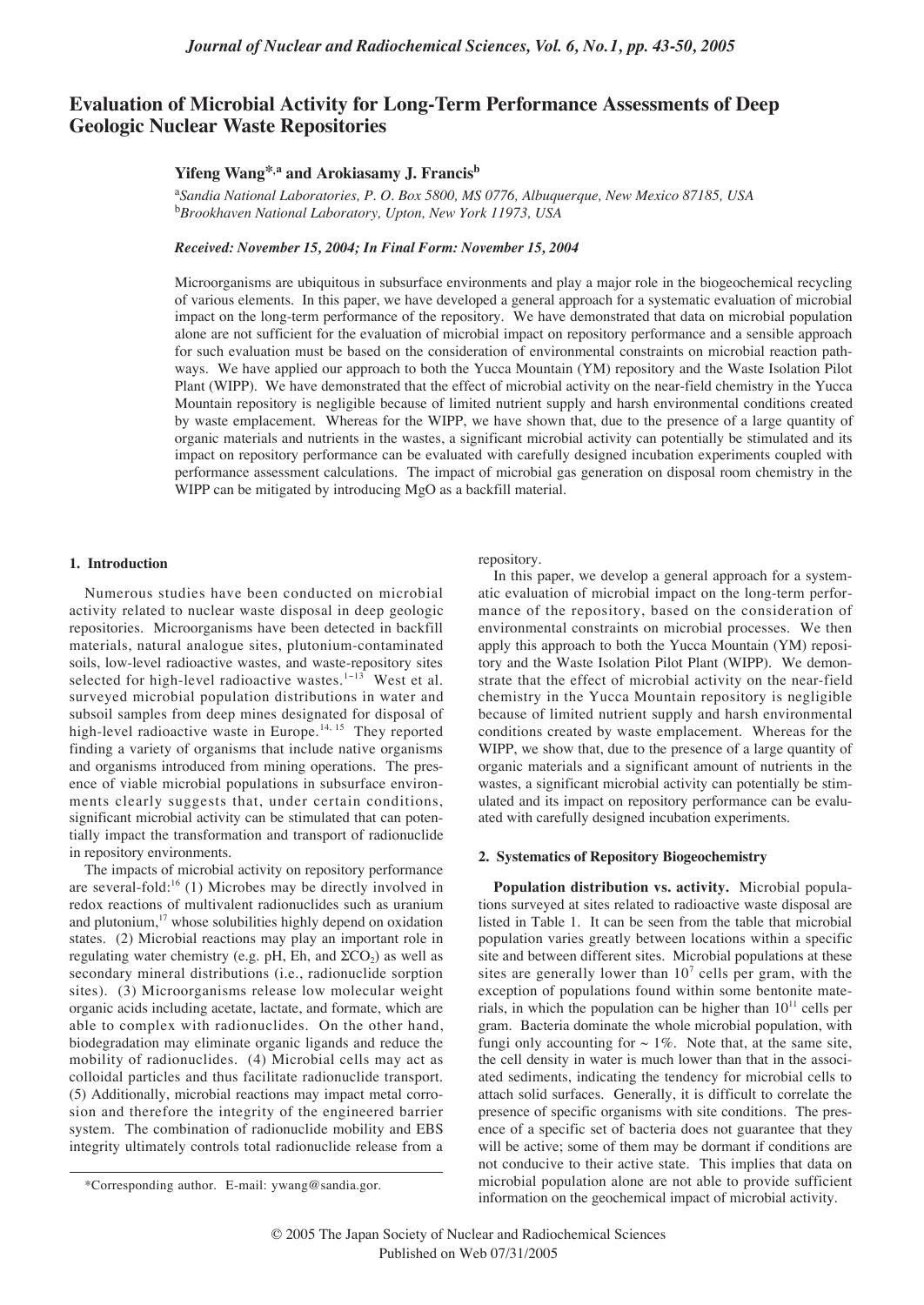**TABLE 1: Abundance of Microorganisms at Radioactive Waste Disposal Related Sites**

| Sample Source                                                                            | Microorganisms Detected                                                                                                                                                                                  | Reference      |
|------------------------------------------------------------------------------------------|----------------------------------------------------------------------------------------------------------------------------------------------------------------------------------------------------------|----------------|
| Soils, Area 13, Nevada Test Site                                                         | Bacteria: $2.9 \pm 0.3$ to $8.0 \pm 0.7 \times 10^6$ /g<br>$3.1 \pm 0.7$ to $24.6 \pm 2 \times 10^{3}/g$<br>Fungi:                                                                                       |                |
| Los Alamos National Labs TRU waste shallow burial site<br>TA-54, Area C                  | Bacteria: aerobes: $2.3 \times 10^6/g$<br>anaerobes: $3.3 \times 10^6$ /g<br>$4.9 \times 10^{4}/g$<br>Fungi:                                                                                             | $\mathfrak{2}$ |
| Sediment/water, Rocky Flat Plant Pond B1                                                 | Bacteria in sediments: aerobes: $3 - 300 \times 10^6$ /mL<br>anaerobes: $0.2 - 2.0 \times 10^6$ /mL<br>aerobes: $1.1 - 340 \times 10^3$ /mL<br>Bacteria in Water<br>anaerobes: $2 - 7.8 \times 10^2$ /mL | 3              |
| Waste leachate, Trench 19S, Maxey Flats, KY                                              | Bacteria: aerobes: $2.2 \times 10^2$ CFU/mL<br>anaerobes: $3.2 \times 10^2$ CFU/mL                                                                                                                       | 4              |
| Groundwater (5 M NaCl), Waste Isolation Pilot Plant (WIPP),<br>New Mexico, USA           | Bacteria: Far-field: $1.02 + 0.49 \times 10^5$ cells/mL<br>Near-field: $1.24 + 0.13 \times 10^5$ cells/mL                                                                                                | 5              |
| Study Site Groundwater, Nevada Test Site, USA                                            | Bacteria: $10^2$ viable cells/mL                                                                                                                                                                         | 6              |
| Granite fracture zone, Äspö Hard Rock Lab, Sweden                                        | Bacteria: $0.44 - 9.3 \times 10^5$ cells/mL                                                                                                                                                              | 7              |
| Granite shear zone, Grimsel Test Site, Switzerland                                       | Bacteria: $3.97 \pm 0.37 \times 10^3$ cells/mL                                                                                                                                                           | 12             |
| Yucca Mountain tuff, Nevada, USA                                                         | $0.32 - 2.0 \times 10^5$ cells/g                                                                                                                                                                         | 10             |
| Cigar Lake uranium ore deposit, Saskatchewan, Canada<br>- sandstone w/ clay-hosted U ore | Bacteria in groundwater: $4.7 \times 10^2 - 4.4 \times 10^4$ cells/mL<br>Bacteria in ore:<br>$1.4 \pm 0.9 \times 10^5$ CFU/g viable cells                                                                | 17a            |
| Wyoming bentonite                                                                        | $5.32 \pm 0.34 \times 10^{11}$ cells/g; <1.07 $\pm 3.54 \times 10^{2}$ CFU/g viable cells                                                                                                                | 11             |
| Avonlea bentonite                                                                        | $6.29 \pm 0.75 \times 10^{11}$ cells/g; 3.48 $\pm 0.56 \times 10^{4}$ CFU/g viable cells                                                                                                                 | 11             |
| Canadian sand and bentonite buffer material                                              | Bacteria: $101$ to $106$ viable cells/g                                                                                                                                                                  | 13             |

Microorganisms in a natural system are highly adaptable and sufficiently diverse for carrying out any specific metabolic reaction that the environment permits. The extent of each individual microbial reaction will be limited by environmental constraints, not by the types of microbes present. A specific group of microbes will thrive only to the extent that the environment allows. This argument is consistent with the modeling approach that has been used successfully over the years for modeling biogeochemical processes in aquatic sediments.<sup>18, 19</sup> In this approach, microbial population is not explicitly included. A theoretical basis for this has been provided.<sup>16</sup> The environmental factors that can potentially affect microbial growth and activity in a repository environment include moisture, temperature, pH, Eh, availability of organic and inorganic nutrients, and radiation. The key to evaluate the geochemical impact of microbial activity on repository performance is to determine the extents of individual microbial metabolic pathways under the constraints of these environmental factors.

**Heterotrophs vs. autotrophs.** The metabolic pathway that a given microorganism will use depends on the energy source (light or chemical); thus, a microorganism is described as either a phototroph or chemotroph, respectively. In a deep geologic repository, the activity of phototrophs can be excluded because of the lack of a light source after closure. Among chemotrophs, heterotrophs use organic carbon as both carbon and energy sources, whereas autotrophs derive energy from the oxidation of inorganic compounds and derive cell carbon from  $CO<sub>2</sub>$ . As shown in Figure 1, because of their different nutritional requirements, the activities of these two groups of microorganisms in a deep geologic repository are limited in different ways, depending on the ambient chemical environment and the type of wastes to be emplaced in the repository.

An autotrophic reaction is generally limited by the availability of inorganic electron donors such as  $H_2$ ,  $NH_4^+$ ,  $NO_2^-$ ,  $Mn^{2+}$ , Fe<sup>2+</sup>, H<sub>2</sub>S, and S. To support cellular growth, autotrophs fix  $CO<sub>2</sub>$  through a "Calvin cycle" and require a considerable investment of energy.<sup>20</sup> As a result, the direct utilization of  $CO<sub>2</sub>$  by autotrophs in subsurface systems is probably slow. In contrast, heterotrophs show a great range of flexibility with respect to carbon sources. Some bacteria will degrade almost



**Figure 1.** Systematics of Repository Biogeochemistry.

any reduced carbon source, whereas others will only catabolize a few carbon compounds. Heterotrophic metabolism dominates over autotrophic metabolism in many subsurface environments, even in some pristine environments where the organic carbon supply is relatively limited, since it is observed that carbonate species, which are the end products of heterotrophic metabolism, are accumulated in these natural systems.<sup>20</sup>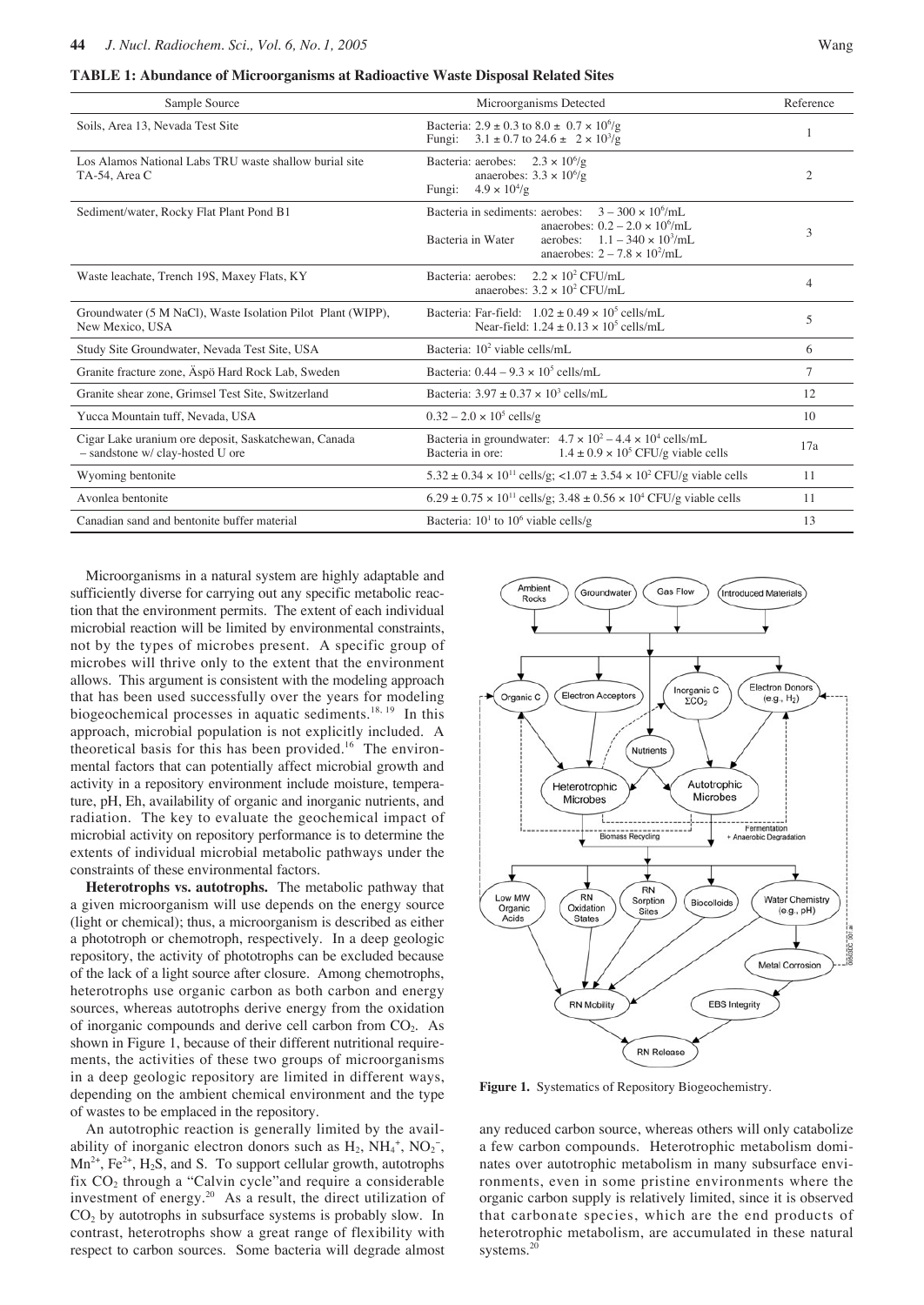**Microbially mediated redox processes.** Microbial groups are known to use many redox pairs to derive their energy. If such chemical kinetic constraints exist that the rate of a given chemical reaction is sufficiently slow, bacteria can compete; thus, almost any redox pair that yields energy could be exploited. Microorganisms tend to accumulate at redox interfaces, where both metabolic electron donors and electron acceptors are available. Numerous studies have shown that microbial metabolism couples the inorganic redox chemistry of groundwaters to the oxidation of organic carbon.<sup>21</sup> Heterotrophs derive their energy from the oxidative breakdown of external organic substrates; hence, microbial ecologies are frequently classified in terms of dominant pathways. The principal pathways are aerobic respiration, denitrification, manganese reduction, iron reduction, sulfate reduction, fermentation, and methanogenesis. From a biochemical point of view, the energy-yielding metabolic processes involve complex electron transfer chains. From a geochemical perspective, the significant reaction is the final electron transfer to an external electron acceptor. The common electron acceptors in subsurface environments are  $O_2$ ,  $NO_3^-$ ,  $MnO_2$ ,  $Fe(OH)_3$ ,  $SO_4^2$ <sup>-</sup>, and  $CO_2$ . Fermentation does not rely on an external electron acceptor; instead, it partially oxidizes and reduces an organic substrate. The final fermentation products include  $CO<sub>2</sub>$ ,  $H<sub>2</sub>$ , alcohols, and organic acids.

The primary pathways of organic carbon oxidation tend to occur in a predictable sequence. The most energetically favorable is aerobic respiration, followed, in order of decreasing free energy yield, by denitrification, Mn(IV) reduction, Fe(III) reduction, sulfate reduction, and methanogenesis. The differences in the energy yields of these reactions, plus the availability of electron acceptors, lead to physical (spatial or temporal) separation of redox zones in which each pathway dominates. Because aerobic respiration is the most energetically favorable reaction, aerobic bacteria have a competitive advantage over anaerobic microorganisms when a certain level of  $O_2$  is present. This redox sequence is well established for natural systems including aquatic sediments,<sup>19</sup> groundwater systems,<sup>20</sup> and landfills.<sup>22</sup> This sequence imposes an important constraint on metabolic processes that can occur in a specific repository environment, and it provides a technical basis for modeling biogeochemical processes in a repository.<sup>23, 24</sup>

**Relevant Biogeochemical Processes in radioactive repositories.** The relative importance of various microbial processes in a specific repository greatly depends on the ambient environment of the repository, and the materials to be emplaced (Figure 1). A repository in unsaturated igneous rock formations (such as volcanic tuff rocks at Yucca Mountain) is generally expected to be oxidizing in its chemical environment; a repository in a hydrologically saturated zone, particularly in sedimentary rocks, could be reducing. Sedimentary rocks contain a certain amount of organic matter, which may stimulate significant microbial activities and, thus, maintain the repository and its surrounding areas in a reducing condition.

Both low-level and intermediate-level radioactive wastes contain a large portion of organic materials (e.g. cellulosics) and a significant amount of inorganic nutrients (e.g.  $NO<sub>3</sub><sup>-</sup>$ ). Microbial degradation of these materials has been a major concern for long-term repository performance assessment. An example is the WIPP, which is located within a salt bed in Southern New Mexico, and was designed for disposal of defense-related transuranic wastes. Microbial degradation of organic carbon-rich materials in the WIPP repository has been studied for its impact on repository pressurization and water chemistry.24, 25 Unlike low-level and intermediate-level wastes, high-level radioactive wastes generally contain no organic materials and are thus not conducive to microbial activity.

As discussed above, autotrophs are limited by the supply of electron donors and inorganic carbon. Since carbon dioxide is present in most systems, the availability of reduced inorganic

species (e.g.  $H_2$ ) is expected to be a major limiting factor for autotrophs. In a nuclear-waste repository, the electron donors are derived from three sources: (1) The anaerobic oxidation of organic compounds by heterotrophic bacteria can serve as the primary source of both the reduced inorganic substrates and the inorganic carbon for autotrophic metabolisms. For instance, fermentation produces  $H_2$  and  $CO_2$ , both of which are needed by autotrophic methanogens for synthesizing methane. (2) A large fraction of metals or metal alloys is always present in repositories, either as waste package materials or as other engineered components. Anoxic corrosion of these metals, Fe°  $+ 2H<sub>2</sub>O = Fe(OH)<sub>2</sub> + H<sub>2</sub>$ , generates hydrogen gas. And (3) reduced inorganic species may be brought in by groundwater or gas flows from the surrounding areas. Figure 1 also indicates the possibility that, through biomass recycling, a biomass synthesized by autotrophic bacteria can be used by heterotrophs.

Mobilization or immobilization of radionuclides by the activities of autotrophs (in the case of inorganic compounds) and by heterotrophs (in mixed wastes containing organics) could be significant.<sup>4</sup> Autotrophic bacteria such as iron and sulfur oxidizers play a significant role in the solubilization of uranium from ores and mill tailings. The biogeochemistry of uranium has been extensively studied in light of the recovery of U from ores. Microbial leaching of pyritic uranium ore is primarily indirect, and confined to the generation of the oxidizing agent, ferric sulfate, and the solvent sulfuric acid. The indirect involvement of  $\text{Fe}^{2+}/\text{Fe}^{3+}$  in the process of cyclically mediating the oxidation of the insoluble uranium oxide has been documented:  $UO_2 + Fe^{3+} \rightarrow UO_2^{2+} + 2Fe^{2+}$ . *T. ferroxoxidans* can also directly oxidize reduced compounds of uranium (uranous sulfate and  $UO<sub>2</sub>$ ) to their hexavalent form without the involvement of extraneous  $Fe^{3+}/Fe^{2+}$  complex as the chemical electron carrier. Iron- and sulfur-oxidizing bacteria (*T. ferrooxidans* and *T. thiooxidans*) were isolated from several uranium ores. An increase in heterotrophic microbial activity due to biodegradation of organic compounds can affect the solubility of radionuclides and metals. Heterotrophic bacteria and fungi are able to release metals from various materials, including copper-nickel concentrates, low-grade copper ore, uranium and manganese ore. Several mechanisms for heterotrophic aerobic microbial solubilization of insoluble metal have been proposed. These include organic acid production, formation of chelating agents, and metabolism of metal-associated anion. Leaching by heterotrophic organisms is entirely due to chemical reaction of excreted microbial metabolites and decomposition products.

Figure 1 provides a theoretical framework for the evaluation of the microbial activity within the repository. Note that (in addition to the processes described in the figure) temperature, water availability, and radiation will play an important role in the regulation of microbial activities within the repository during relevant time periods.

# **3. Evaluation of Microbial Activity in the YM Repository**

**Microbial population distributions**. The Yucca Mountain (YM) repository is located in an unsaturated zone of welded volcanic tuff. Thus, the geochemical impact of microbial activity within the repository should be considered in the context of physical, chemical, and hydrologic conditions in vadose zones. Characterization of microbial communities has principally focused on correlating the types, numbers, and activities of present microorganisms to extant geological features, and with water and carbon availability.10, 26−<sup>31</sup> These studies, along with those examining the activities of subsurface isolates in pure cultures, have shown bacteria are present in all vadose zones examined thus far.

The quantity of intact phospholipid fatty acids (PLFA) is a direct indicator of viable or potentially viable cells in an envi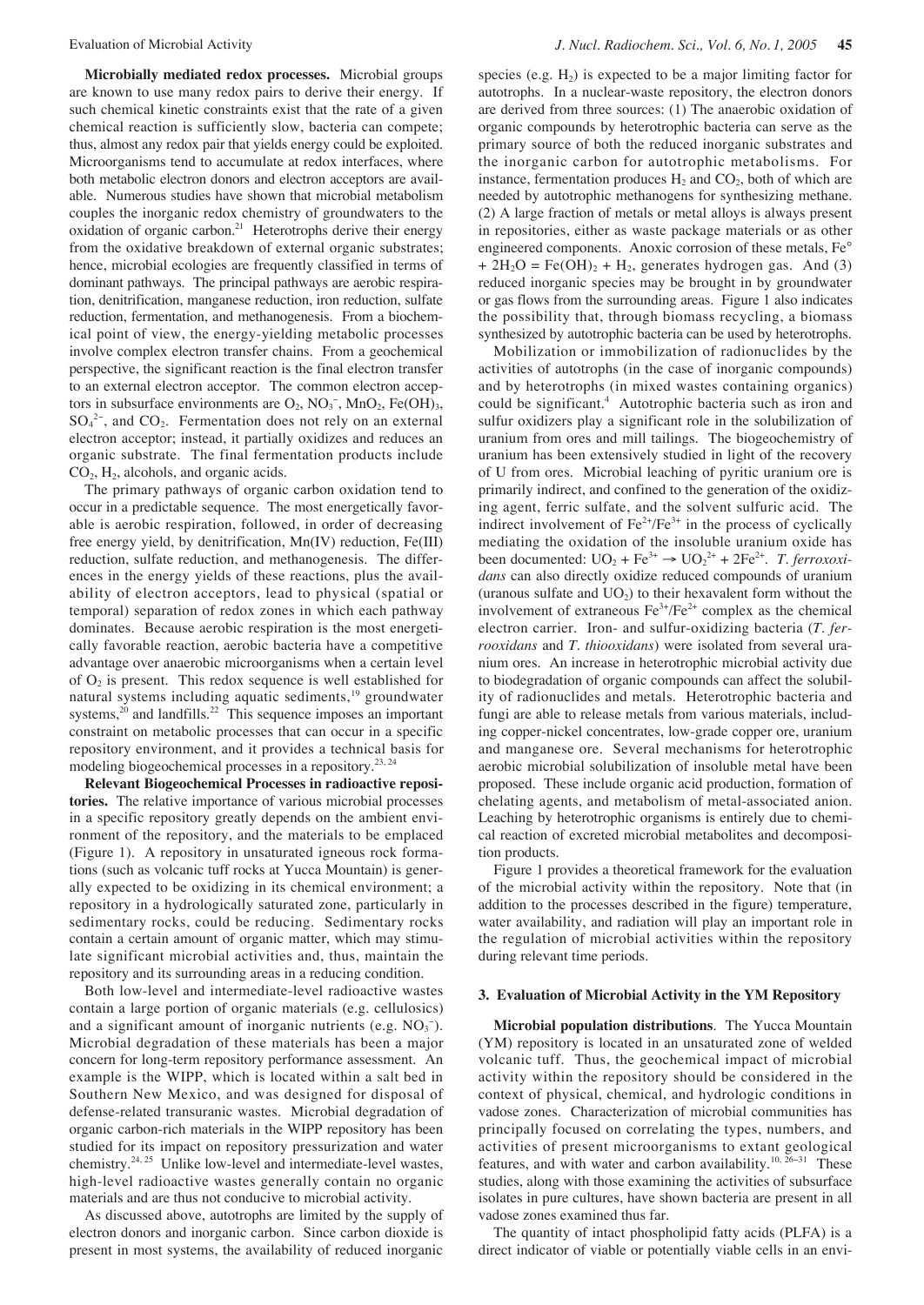ronmental sample. Thus, PLFA analysis permits the direct quantification of microbial biomass in environmental samples without the need for culturing microorganisms.<sup>32</sup> Quantitative analysis of the total number of bacteria present in a Yucca Mountain rock sample aseptically collected from the Exploratory Studies Facility (ESF) was undertaken using this technique. $31$  A single rock core was collected and cut into two pieces: one piece consists of the region facing the tunnel (proximal to the drift), and the other piece is the area reaching into the tunnel wall (distal to the drift). Using this method, it was deduced that the proximal sample contained  $6 \times 10^4$  cells per gram of dry rock (3 pmole (pM) of PLFA/g dry rock); the deeper-dwelling distal sample had  $4 \times 10^4$  cells per gram of dry rock (2 pM of PLFA/g dry rock), using a conversion factor of  $2 \times 10^4$  cells/pM PLFA. No diglycerides, an indicator of dead bacteria, were detected. The PLFA analysis showed a preponderance of gram-negative organisms.

Subsurface environments have demonstrated high proportions of heterotrophic bacteria,<sup>33</sup> especially in studies of oxygenated volcanic tuff at the Nevada Test Site.<sup>6, 27</sup> Microbial analyses conducted in the YM Experimental Study Facility (ESF) have determined the existence of aerobic heterotrophs and autotrophs<sup>34</sup> including iron oxidizing, sulfur oxidizing and nitrifying organisms. Cell counts for autotrophs range between 10 and 500 cells per gram dry weight and, for the heterotrophs, between  $3.2 \times 10^4$  to  $2 \times 10^5$  cells per gram of tuff. The relatively small population of autotrophs reflects the oxidizing environment at Yucca Mountain, which is not conducive to sustaining autotrophic bacteria. Characterization of DNA extracted directly from YM rock was undertaken to generate a more complete roster of the organisms contained within the YM community.<sup>35</sup> Four hundred grams of Yucca Mountain rock were subjected to extraction. The resulting DNA was purified and subjected to a series of biochemical and genetic manipulations that included amplification of microbial 16S rDNA genes and cloning amplified genes. Two hundred rDNA clones were screened to obtain those that were unique based on restriction fragment length polymorphisms. After screening 200 rDNA clones, 65 unique clonal types, representing 65 separate types of organisms, were distinguished. Identified YM organisms span a wide phylogenetic range, and include groups of organisms known to reside in dry environments (e.g. the High Guanine  $(G)$  + Cytosine  $(C)$  Gram Positives). The great diversity of microorganisms detected at the YM site further confirms our early assertion that microorganisms in a subsurface environment are highly adaptable and sufficiently diverse for carrying out any specific metabolic reaction that the environment permits.

**Temperature constraint**. The temperature of the subsurface environment will limit the type of bacteria that are present, based on the optimum growth temperatures of the organisms that are present. Only a few of the identified isolates are known to withstand elevated temperatures (e.g. *P. stutzeri*, *R. pickettii*, *B. natatorius*). Only one isolate, *M. mesophilicum*, is capable of forming cysts that are desiccation resistant; *M. mesophilicum* has also been found to be dominant in soils surrounding the Chernobyl Atomic Power Station.<sup>36</sup> Other bacteria, if they survive, will remain in a dormant state, without any contribution to the geochemical processes of interest. Sulfate-reducing bacteria isolated from a mine in Britain and *Thiobacillus ferrooxidans* found in several sites in Europe have been subjected to repository conditions in order to establish their ability to survive under these conditions.<sup>15</sup> These experiments have included establishing growth curves, temperature tolerance tests, combined high pressure and temperature tolerance, and gammairradiation. The experimental data suggest that sulfate-reducing bacteria are more tolerant to extreme environmental conditions than the sulfur-oxidizing *Thiobacillus ferroxidans*. <sup>15</sup> Sulfatereducing bacteria, strict anaerobes, are not expected to be active in the oxidizing Yucca Mountain environment. It is agreed that



**Figure 2.** Thermal and Relative Humidity Histories Predicted for YM Repository and Their Constraints on Microbial Growth (modified from BSC, 2004).<sup>38</sup>

the maximum temperature at which known microorganisms can exist in an active state is  $\sim$ 120 °C.<sup>37</sup>

The in-drift thermal history in the YM repository has been predicted by a thermal-hydrologic model that accounts for heat conduction from the drift wall, into the rock matrix, resulting in vaporization and boiling, with vapor migration out of matrix blocks into fractures (Figure 2). $38$  During the period of thermal perturbation resulting from waste package emplacement, the temperature in the repository drifts could exceed 120 ˚C (the upper temperature limit for the presence of microorganisms) and, for a waste package surface, could be as high as 170 ˚C. Therefore, microbes initially present in the drift will be severely limited in growth, if not totally eliminated, by heating for a few hundred years at the early stage of the repository. Microbes may migrate into the repository with infiltrating fracture flow, once temperatures decrease. Infiltrating organisms that survived the heating period may be presumed to colonize if conditions are favorable for growth. As shown in Figure 2, even after the peak temperature, the in-drift temperature will remain above 50 ˚C for the duration of the 10,000-year regulatory period. Therefore, the microbial population will be dominated by thermophiles and hyperthermophiles.

**Relative humidity constraint.** Water is essential for microbial growth. In order for microorganisms to grow, the relative humidity in the environment needs to be 75 to  $100\%$ <sup>37, 39</sup> Many bacteria perish, sporulate, or become dormant when water activity falls below approximately  $0.90.^{39, 40}$  Some fungi and yeast can be active at lower water activity levels (on the order of 0.7 to  $0.85^{37}$  However, these microorganisms have very small populations as compared to bacteria (Table 1) and are solely dependent on the availability of organic carbon, which will be very limited in the Yucca Mountain repository. In a full-scale test conducted at Atomic Energy Canada Ltd. (AECL), a simulated waste container (maximum heat output 85 ˚C) was buried for 2.5 years, surrounded by compacted buffer materials. Extensive microbial analysis of this test has shown that most viable organisms in the buffer material disappear around a moisture content of 15 percent (corresponding to RH 95 to 96 percent).<sup>41</sup>

The activity and availability of water for microbial growth in the UZ at Yucca Mountain will be dependent upon thermalhydrologic conditions. The range of relative humidity on all waste packages is shown in Figure 2. During the thermal pulse, relative humidity on the waste package surface can be lower than 10 percent. In some realizations, relative humidity recovers (back to 100 percent) after approximately 1,000 years. In many other realizations, relative humidity remains below 90 percent, and even below 70 percent in some cases, throughout the regulatory period, thus limiting microbial growth and activity. In addition, low water activity generally corresponds to low liquid-water availability. Low saturation of liquid water in fractures on the drift wall will limit the transport growth substrates to microbial cells and, therefore, the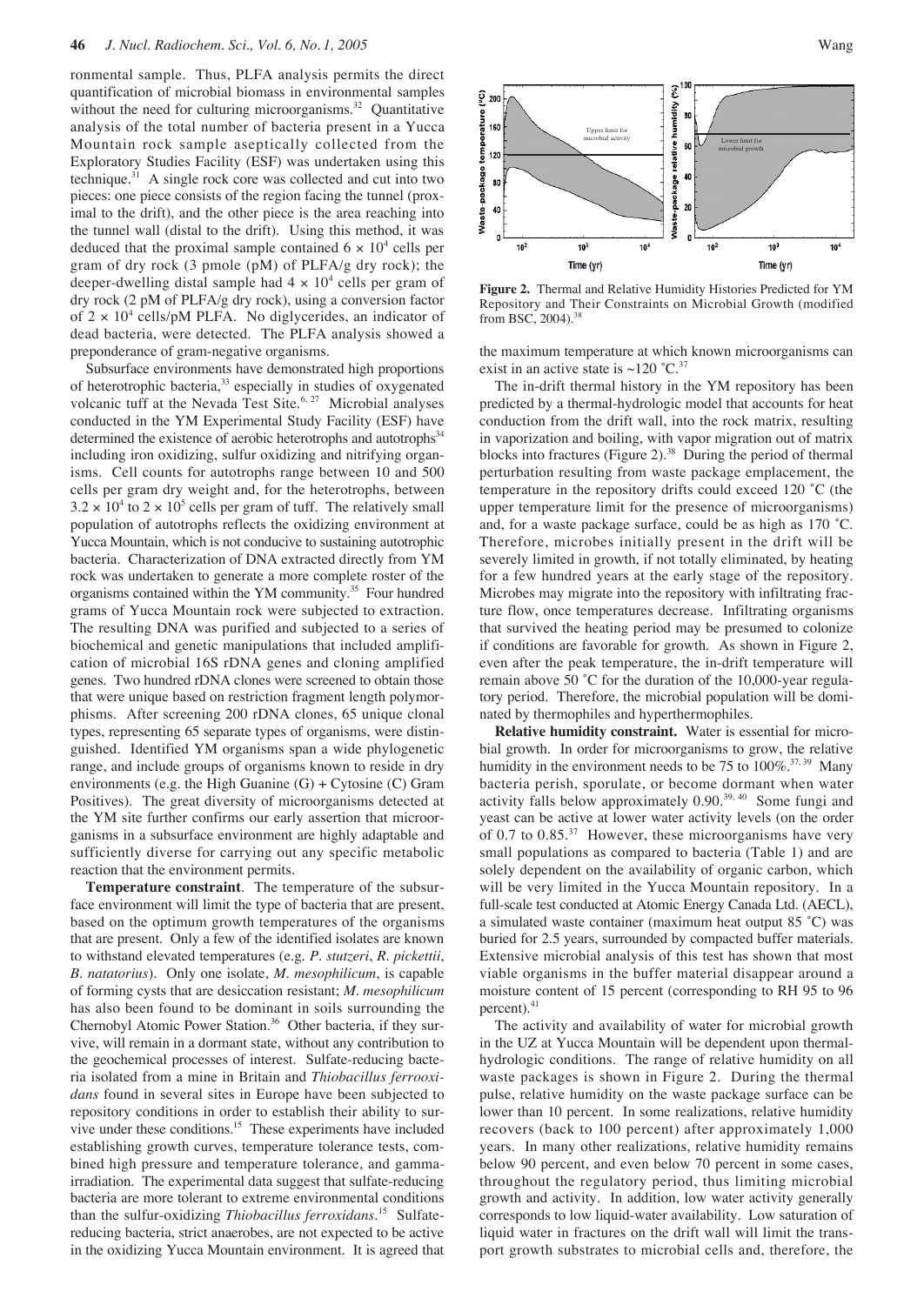#### activity of the cells.

**Constraint of oxidizing environment.** Bacteria that are able to grow in the presence of molecular oxygen, either in a gaseous or dissolved form, are termed aerobes; those that can grow without oxygen are anaerobes. Wang and Van Cappellen<sup>19</sup> have shown that a typical limiting concentration of  $O<sub>2</sub>$  for aquatic sediments is 1 to 30 µM (approximately 0.4 to 10 percent atmospheric oxygen), above which anaerobic microbial reactions are completely inhibited.

During the thermal pulse, water vapor will drive air mass away from the waste drift, thus resulting in depletion in oxygen concentration, which is proportional to the fraction of remaining air mass in the gas phase. A thermo-hydrological calculation shows that the air mass fraction will decrease to less than 10 percent during the thermal pulse, and will then quickly recover (back to 100 percent) after the thermal pulse, as does the oxygen concentration.<sup>42</sup> However, the depletion in oxygen concentration is not expected to have an impact on microbial reaction pathways, because microbial activity will be severely limited, if not completely eliminated, due to both the heating and the desiccating effects, during the thermal pulse, as discussed above. Therefore, within the time window permissive for microbial activity (i.e. with temperature less than 100 ˚C), the oxygen concentration in the repository will be maintained above its limiting concentration (i.e. greater than 10 percent of atmospheric value). Therefore, the overall chemical environment in the repository will be oxic, and a significant anaerobic microbial activity will be unlikely.

The assertion of an overall oxic environment in the repository is consistent with field observations.<sup>42a</sup> Iron and manganese oxides/oxyhydroxides are the most common mineral phases found in the fractures in both saturated and unsaturated zones. The redox state of the unsaturated zone (UZ) waters is probably dominated by the presence of oxygen in the UZ gas phase. At the two locations where such measurements have been made, the UZ gas phase has atmospheric levels of oxygen. The measured Eh values are typically high (400 to 600 mV). In addition to the oxic background environment, radiolysis of water inside the waste drift will generate hydrogen peroxide, thus adding another oxidizing agent to the water.

The oxidizing environment will also prevent the generation or accumulation of reduced inorganic species (e.g.  $H_2$ , NH<sub>4</sub><sup>+</sup>,  $NO<sub>2</sub><sup>-</sup>, Mn<sup>2+</sup>, Fe<sup>2+</sup>, H<sub>2</sub>S, and S), which are a prerequisite substrate$ for autotrophic microbial processes. Chemical analyses of YM groundwaters from Nye County Early Warning Detection Program wells show that the waters contain only trace amounts of dissolved iron (less than 2.34 ppm) and manganese (less than 0.58 ppm) (not necessarily all in  $Fe^{2+}$  and  $Mn^{2+}$ ), and  $NH_4^+$  (less than 1 ppm).  $Fe<sup>2+</sup>$  ions may be present as an intermediate product of waste package corrosion, but they are transient in time and localized in space to the corrosion front. Long-term corrosion tests evaluated waste package material coupons in various solutions under anticipated repository conditions.<sup>35</sup> Interestingly, even in this oligiotrophic and metallic alloy-dominated environment, the microbial population was dominated by hetrotrophic bacteria. Bacilli, known as heterotrophs, were observed to be the most numerous, representing 84 percent of the screened clones. This indicates that metal corrosion under Yucca Mountain-relevant conditions will not support any significant autotrophic microbial growth. This may be partly because abiotic  $Fe<sup>2+</sup>$  oxidation is kinetically favored over microbial oxidation.

**Constraints of nutrient supply.** Experiments have been performed to define conducive and inhibitory environmental conditions that pertain to growth of Yucca Mountain microbial communities in modified Yucca Mountain groundwater.<sup>31</sup> Experimental data show that nitrogen and sulfate sources are apparently sufficient to support microbial growth, even in unconcentrated Yucca Mountain groundwater. Both phosphate and organic carbon have been shown to have significant effect on microbial growth. Phosphate increased cell densities approximately 1.5 orders of magnitude. The addition of a carbon source, glucose, resulted in increases of one order of magnitude in unconcentrated simulated groundwater medium. Yucca Mountain groundwater, however, has extremely low levels of organic carbon and phosphate. Only trace concentrations of organic carbon (up to 1.1 mg/L) have been reported in qualified measurements of Yucca Mountain groundwater. The materials introduced into emplacement drifts will not contain any organic carbon, $43$  except for a trace amount of reduced carbon in metal or metal alloys. These carbons, like graphite, are expected to be refractory and, thus, will not be biodegradable. Therefore, the extremely low organic-carbon supply in the repository will limit heterotrophic microbial activity.

**Radiation effect.** Much of the information on the radiation resistance of microorganisms comes from the food industry, because ionizing radiation is used in many countries as a means of preserving foods. Exposing foods to low doses of ionizing radiation (less than 1 Mrad) substantially reduces the number of those microorganisms responsible for food spoilage. Many radioresistant strains of bacteria have been isolated from soil, and studies of soil microflora irradiated with long-term γ-radiation (in an open-air facility at 15, 150, 800, and 1500 krad over 18 months) showed that radiation resistance increased at all doses when compared with the radiation resistance of soil microflora from soil shielded from irradiation with lead bricks.<sup>44</sup> However, these microbes did not show significant growth under irradiation of higher than 5 Mrad. Barnhart et al.<sup>45</sup> found that approximately 68 percent of the microbial isolates from radioactive shallow land burial site soil exhibited greater resistance to γand β-radioactivity than did the common soil bacterium *Bacillus subtilis* to ionizing radiation. Approximately 25 percent of the isolates from nonradioactive soil were more resistant than *B. subtilis*, but all these microbial isolates were less radioresistant than *Deinococcus radiodurans*, which is resistant to γ-radiation  $(10<sup>5</sup>$  rad). However, radio-resistant bacteria are constantly being enriched in an environment containing nanocurie levels of γand β-radioactivity.<sup>45</sup> In the later study, the radio-resistance of 10 isolates of bacteria from a soil core (of a 40-cm-to-50-cm depth, and containing 20 nCi to 30 nCi of radioactivity), taken from a shallow land burial site at Los Alamos National Laboratory, was studied. Several of the isolates were resistant to  $5 \times 10^4$ rad γ-radiation. At  $7.5 \times 10^4$  rad, none of the isolates survived. A time-course experiment was conducted to evaluate the effects of γ radiation on the indigenous microbiota present in rock obtained from Yucca Mountain and the Nevada Test Site.<sup>46</sup> Microcosms were constructed by placing pulverized Yucca Mountain rock in polystyrene cylinders. Continuous exposure (96 h) at a dose rate of 1.63 Gray (Gy)/min was used to mimic the near-field environment surrounding waste canisters. The microbial communities were characterized after receiving cumulative doses of 0 kGy, 0.098 kGy, 0.58 kGy, 2.33 kGy, 4.67 kGy, 7.01 kGy, and 9.34 kGy. Radiation-resistant microorganisms in the pulverized rock became viable but nonculturable after a cumulative dose of 2.33 kGy.

Based on the current repository loading design, the expected maximum surface dose rate from one unbreached canister designed to contain spent nuclear fuels is 1.7 Mrad/year. Therefore, it is expected that radiation may inhibit microbial growth in the repository. This assessment is consistent with an AECL test that used a simulated waste container with a maximum heat output of 85 ˚C). The test has shown that the surface of nuclear fuel waste containers is "sterilized" 9 to 33 days after emplacement.  $\!41}$ 

**Overall impact of microbial activity on YM near-field chemistry.** Microbial growth and activity at Yucca Mountain are limited by multiple factors: (1) The in-drift temperatures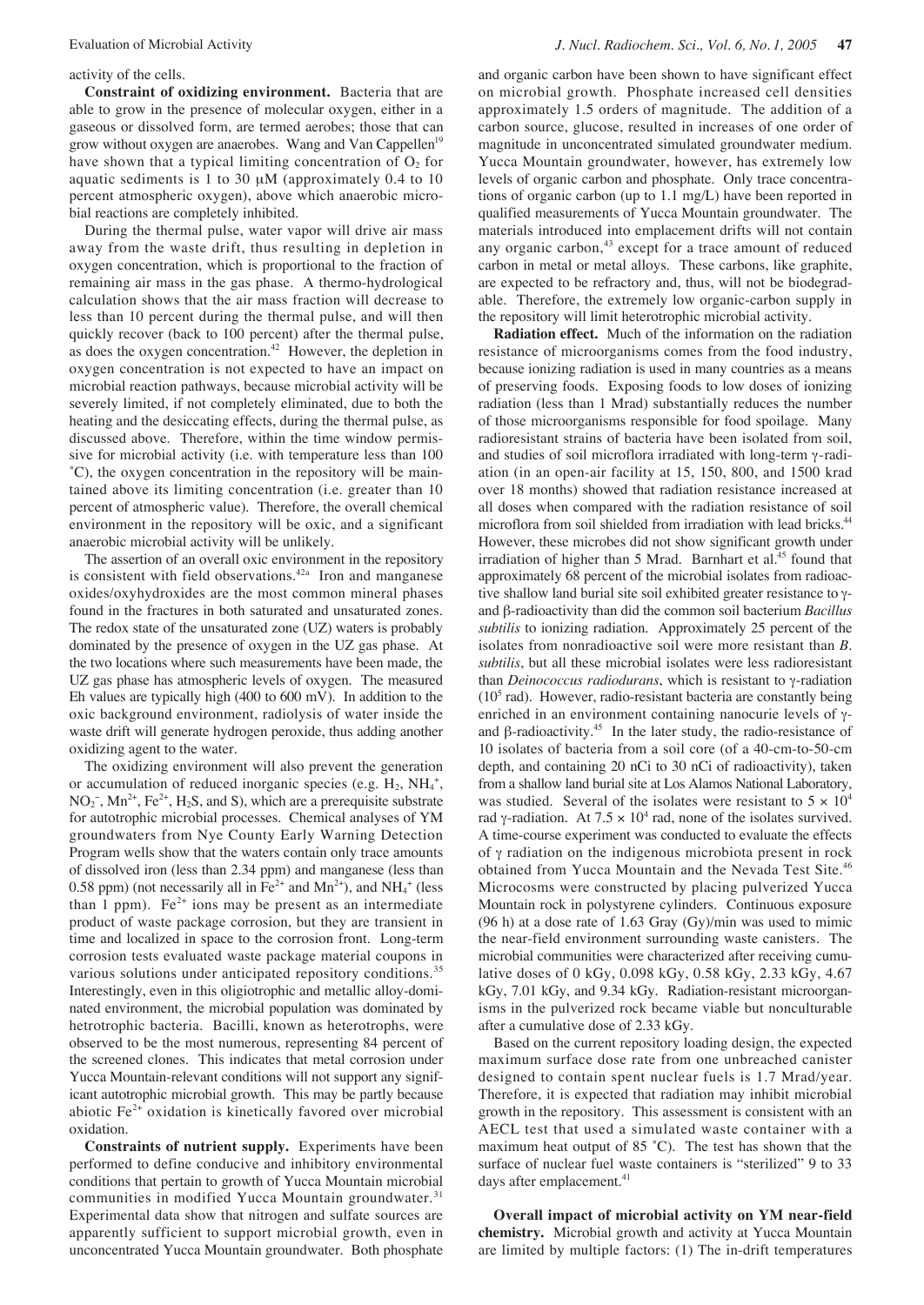during the thermal pulse will exceed the temperature tolerance of all known microbes for a significant portion of the repository time. (2) An oxic environment will prevail in the repository over the growth-permissive period and, therefore, prevent the generation and accumulation of reduced inorganic species that are the prerequisite for autotrophic metabolism. (3) The relative humidity and the liquid-water saturation in the repository are predicted to be low for a significant duration, thus further limiting microbial activity. And (4) the extremely low organic carbon supply in the repository will limit heterotrophic microbial activity. Due to these environmental constraints, the microbial activity in the repository is expected to be low, and its impacts on drift chemistry can be negligible.

#### **4. Evaluation of Microbial Activity in the WIPP Repository**

**Environmental constraints.** The Waste Isolation Pilot Plant (WIPP), located in a salt bed in southern New Mexico, is designed by U.S. Department of Energy for permanent disposal of defense-related transuranic wastes. In this highsalinity environment, microbes present in the repository are dominated by halophilic or halotolerent bacteria, with a population of  $1.02 \pm 0.49 \times 10^5$  cells/mL in the far field and  $1.24 \pm 1.24$  $0.13 \times 10^5$  cells/mL in the near field.<sup>5</sup> Microbes detected in the WIPP include denitrifiers, fermenters, sulfate reducers, and methanogens.<sup>5</sup>

Unlike the YM repository, the WIPP can be categorized as an organic carbon-rich repository. Based on the inventory estimates,<sup>24</sup> wastes to be emplaced to the WIPP contain a large quantity of organic materials and various nutrients:  $~10<sup>9</sup>$ moles of organic carbon,  $2.6 \times 10^7$  moles of nitrate, and  $6.6 \times$ 10<sup>6</sup> moles sulfate. The organic materials are dominated by cellulsics, rubbers and plastics. There is a concern for the long-term performance assessment of the repository with a potential  $CO<sub>2</sub>$  generation from biodegradation of organic materials, especially for the scenario in which a large volume of brine is introduced into the repository by human intrusions. The generation of  $CO<sub>2</sub>$  can potentially impact the mobility of actinides and the closure of disposal room.

**Incubation experiments.** Long-term incubation experiments  $($   $\sim$  10 years) were started in January, 1992, to obtain data on microbial gas generation under anticipated WIPP conditions. $8, 25$  The experiments performed with simulated cellulose materials and G-seep brine collected underground in the WIPP. The G-seep brine contains  $10^4 - 10^6$  bacterial cells/mL.<sup>8</sup> In the experiments, a certain amount of microbial inoculum was added to each sample. This inoculum was prepared from a mixrure of a variety of WIPP repository-relevant samples: sediment and brine from Nash Draw, brine from the WIPP underground workings, and inocula from a nonsterile laboratory environment. The data collected in the experiments include quantification of total gas,  $H_2$ ,  $O_2$ ,  $CO_2$ ,  $N_2$ ,  $N_2O$ , CH<sub>4</sub> and H<sub>2</sub>S produced in the headspace of each sample.

The results of headspace gas analyses for anaerobic, brineinundated samples are shown in Figure 3. The amount of  $CO<sub>2</sub>$ accumulated in nitrate-amended samples was systematically higher than that in samples without excess nitrate amendment, demonstrating the dependence of cellulose biodegradation on the availability of electron acceptors and nutrients. Microbes use nitrate both as an electron acceptor and as a nutrient for biomass synthesis. Nutrient-amended samples initially contained 250 µmoles of nitrate/g cellulose (equivalent to  $NO<sub>3</sub><sup>-</sup>/C \approx 0.007$ ), while nutrient-amended samples plus excess nitrate contained 1240 µmoles of nitrate/g cellulose (equivalent to  $NO_3^-/C \approx 0.033$ ).<sup>8</sup>

Based on the waste inventory estimates, $24$  the wastes to be emplaced in the WIPP contain  $2.85 \times 10^7$  kg of total equivalent cellulose materials (or  $1.05 \times 10^9$  moles of C) and  $1.6 \times 10^6$  kg



CO2Accumulated in Sample Headspace ( moles/g cellulose)

Sample Headspace

Accumulated in

Ê

 $g_{\text{p}}$ umoles

0 0

500 1000 1500 2000 2500 3000 Time (days)

Figure 3. CO<sub>2</sub> production in anaerobic, brine-inundated cellulose samples. The accumulation of  $CO<sub>2</sub>$  in each set of samples displays two distinct gas generation phases: a rapid increase in the first 500 days followed by a long period of slow accumulation.

(or  $2.6 \times 10^7$  moles of NO<sub>3</sub><sup>-</sup>) of nitrate. Therefore, the average molar ratio of  $NO<sub>3</sub><sup>-</sup>$  to organic C in the waste will be 0.025, slightly less than in the experiments amended with excess nitrate. Therefore, the measurements on nitrate-amended samples provide an upper bound for the microbial gas generation rate in actual wastes.

The accumulation of  $CO<sub>2</sub>$  in each set of samples displays two distinct gas-generation phases: a rapid transient rate in the 500 days followed by a long period of slow accumulation (Figure 3). The transition from the transient to the long-term phase is unlikely to be caused by pH changes or the accumulation of metabolites. In fact, no significant pH changes were detected during incubation.<sup>25</sup> In addition, the occurrence of methane (CH4) production in amended samples without excess nitrate implies that the conditions in the experiment were not detrimental to microbial activity, since methanogens are generally extremely sensitive to environmental changes.<sup>47</sup> The continuous production of  $CO<sub>2</sub>$  in the long-term phase provides direct evidence that microbial activities in the experiments were not inhibited by metabolite accumulation. There are two possible reasons for the slow  $CO<sub>2</sub>$  accumulation in the longterm phase of the experiments: (1) changes in microbial communities and metabolic reaction pathways due to nitrate depletion and (2) depletion of labile constituents of the substrate.

**Impact of microbial gas generation on WIPP performance.** In order to mitigate the detrimental effect of microbial  $CO<sub>2</sub>$  generation on the WIPP performance, a sufficient amount of MgO  $(2 \times 10^9$  moles) will be added to the repository as a backfill.<sup>24</sup> MgO will react with brine and  $CO<sub>2</sub>$  through the following reactions:

$$
MgO + H_2O \to Mg(OH)_2
$$
 (1)

$$
Mg(OH)_2 + CO_2 \rightarrow MgCO_3 + H_2O.
$$
 (2)

Reaction (2) will buffer  $CO_2$  fugacity at ~ 10<sup>-7</sup> atm. This low  $CO<sub>2</sub>$  fugacity implies that Reaction (2) will practically remove all  $CO<sub>2</sub>$  from both gaseous and liquid phases. The mineral formation and brine pH resulting from MgO reactions have been calculated with computer code EQ3/6 v. 7.2a. The calculation shows that the addition of sufficient MgO into the repository will buffer pH within 9.2 to 9.9 for WIPP brines.<sup>24</sup> Under these chemical conditions, actinide solubility becomes minimal. Microbial gas generation has a significant impact on the evolution of disposal room pressure. The pressure buildup shown in Figure 4 is attributed to both microbial gas generation and anoxic metal corrosion.<sup>24</sup>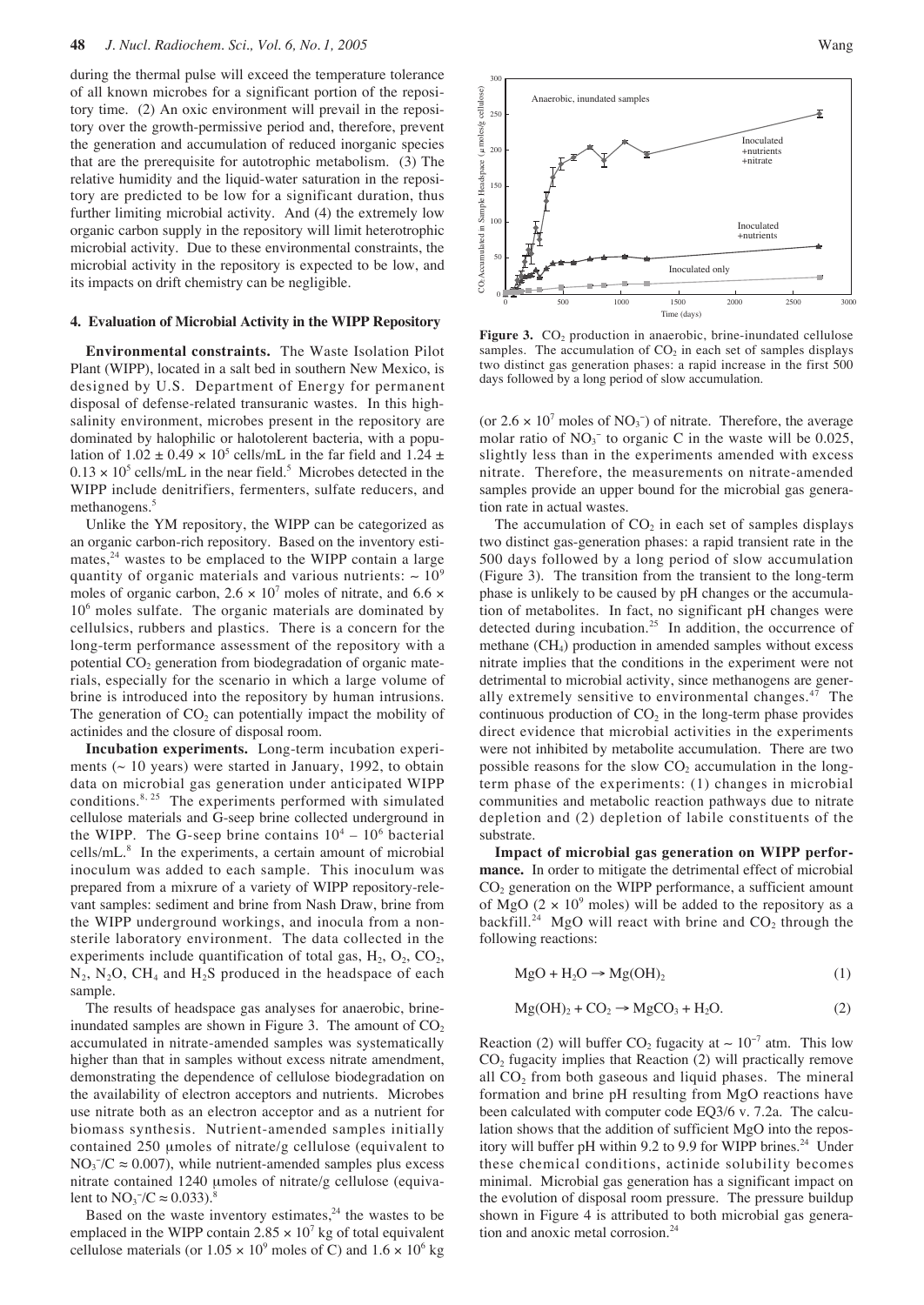

**Figure 4.** Evolution of Disposal Room Pressure in the WIPP Repository. The pressure buildup in the repository is partly due to microbial degradation of organic materials in the wastes.

#### **5. Conclusions**

Microorganisms are ubiquitous in subsurface environments and play a major role in the biogeochemical recycling of various elements. In this paper, we have developed a general approach for a systematic evaluation of microbial impact on the long-term performance of the repository. We have demonstrated that data on microbial population alone are not sufficient for the evaluation of microbial impact on repository performance and a sensible approach for such evaluation must be based on the consideration of environmental constraints on microbial reaction pathways. We have applied our approach to both the Yucca Mountain (YM) repository and the Waste Isolation Pilot Plant (WIPP). We have demonstrated that the effect of microbial activity on the near-field chemistry in the Yucca Mountain repository is negligible because of limited nutrient supply and harsh environmental conditions created by waste emplacement. Whereas for the WIPP, we have shown that, due to the presence of a large quantity of organic materials and nutrients in the wastes, a significant microbial activity can potentially be stimulated and its impact on repository performance can be evaluated with carefully designed incubation experiments coupled with performance assessment calculations.

**Acknowledgement.** This work was performed at Sandia National Laboratories, which is a multiprogram laboratory operated by Sandia Corporation, a Lockheed-Martin Company, for the DOE under contract DE-AC04-94AL8500. The work was partly supported by DOE Office of Civilian Radioactive Waste Management (OCRWM) Yucca Mountain Program.

#### **References**

- (1) F. H. F. Au and V. D. Leavitt, *The Radioecology of Transuranics and Other Radionuclides in Desert Ecosystems*, eds. W. A. Howard and P. B. Dunaway, NVO-224. 201-242. Las Vegas, Nevada: U.S. Department of Energy, Nevada Operations Office (1982).
- (2)B. J. Barnhart, E. W. Campbell, J. M. Hardin, E. Martinez, D. E. Caldwell, and R. Hallett, *Potential Microbial Impact on Transuranic Wastes Under Conditions Expected in the Waste Isolation Pilot Plant (WIPP).* LA-7788-PF. Los Alamos, NM: Los Alamos National Laboratory (1979).
- (3)J. E. Johnson, S. Svalberg, and D. Paine, *The study of Plutonium in aquatic systems of the Rocky Flats Environs.* Fort Collins, Colorado: Colorado State University (1974).
- (4) A. J. Francis, Experientia **46***,* 840 (1990).
- (5) A. J. Francis, J. B. Gillow, C. J. Dodge, M. Dunn, K.

Mantione, B. A. Strietelmeier, M. E. Pansoy-Hjelvik, and H. W. Papenguth, Radiochim. Acta **82***,* 347 (1998).

- (6) P. S. Amy, D. L. Haldeman, D. Ringelberg, D. H. Hall, and C. Russell, Appl. Environ. Microbiol. **58**, 3367 (1992).
- (7) K. Pedersen, Canadian J. Microbiol. **42**, 382 (1996).
- (8) A. J. Francis and J. B. Gillow, *Effect of Microbial Processes on Gas Generation under Expected Waste Isolation Pilot Plant Repository Conditions: Progress report Through 1992*. SAND93-7036. Albuquerque, NM: Sandia National Laboratories (1994).
- (9)J. M. West, I. G. McKinley, and A. Vialta, J. Geochem. Exploration **45**, 439 (1992).
- (10)T. L. Kieft, W. P. Jr. Kovacik, D. B. Ringelberg, D. C. White, D. L. Haldeman, P. S. Amy, and L. E. Hersman, Appl. Environ. Microbiol. **63**, 3128 (1997).
- (11)S. A. Haveman, S. Stroes-Gascoyne, and C. J. Hamon, *The Microbial Population in Buffer Materials.* AECL TR-654. Pinawa, Manitoba, Canada: Atomic Energy of Canada Limited (1995).
- (12)J. B. Gillow, M. Dunn, A. J. Francis, D. A. Lucero, and H. W. Papenguth, Radiochim. Acta **88***,* 769 (2000).
- (13)S. Stroes-Gascoyne, K. Pedersen, S. A. Haveman, K. Dekeyser, J. Arlinger, S. Daumas, S. Ekendahl, L. Hallbeck, C. J. Hamon, N. Jahromi, and T-L. Delaney, Can. J. Microbiol. **43**, 1133 (1997).
- (14)J. M. West, N. Christofi, and I. G. McKinley, Radioactive Waste Management and the Nuclear Fuel Cycle **6**, 79 (1985).
- (15)J. M. West, N. Christofi, and S. C. Arme, *The Effects of Natural Organic Compounds and Microorganisms on Radionuclide Transport.* Radioactive Waste Management Committee. *RWM 6,* 19-38. Paris, France: OECD Nuclear Energy Agency (1986).
- (16)Y. Wang and H. W. Papenguth, J. Contam. Hydrol. **47**, 297 (2001).
- (17)A. J. Francis, C. J. Dodge, J. B. Gillow, and J. E. Cline, Radiochim. Acta **52/53***,* 311 (1991); (17a) A. J. Francis, C. J. Dodge, F. Lu, G. P. Halada, and C. R. Clayton, Environ. Sci. Technol. **28**, 636 (1994).
- (18)P. Van Cappellen and Y. Wang, American J. Sci. **296**, 197  $(1996)$
- (19)Y. Wang and P. Van Cappellen, Geochemica et Cosmochimica Acta **60**, 2993 (1996).
- (20)F. H. Chapelle, *Ground-Water Microbiology and Geochemistry.* 2nd Edition. pp. 82-111, 179. New York, New York: John Wiley & Sons, Inc. (2001).
- (21)D. R. Lovley and E. J. P. Phillips, Geomicrobiol. J. **6**, 145 (1988).
- (22)M. J. Baedecker, I. M. Cozzarelli, R. P. Eganhouse, D. I. Siegel, and P. C. Bennett, Appl. Geochemistry **8**, 569 (1993).
- (23)P. Humphreys, R. McGarry, A. Hoffmann, and P. Binks, FEMS Microbiol. Rev. **20**, 557 (1997).
- (24)Y. Wang, L. H. Brush, and R. Vann Bynum, *WM'97 Proceedings, March 2-6, 1997, Tucson, Arizona, HLW, LLW, Mixed Wastes and Environmental Restoration - Working Towards a Cleaner Environment.* La Grange Park, Illinois: American Nuclear Society (1997).
- (25)A. J. Francis, J. B. Gillow, and M. R. Giles, *Microbial Gas Generation Under Expected Waste Isolation Pilot Plant Repository Conditions.* SAND96-2582. Albuquerque, New Mexico: Sandia National Laboratories (1997).
- (26)F. S. Colwell, Appl. Environ. Microbiol. **55**, 2420 (1989).
- (27)D. L. Haldeman and P. S. Amy, Microbial. Ecol. **25**, 185 (1993).
- (28)T. L. Kieft, E. M. Murphy, D. L. Haldeman, P. S. Amy, B. N. Bjornstad, E. V. McDonald, D. B. Ringelberg, D. C. White, J. Stair, R. P. Griffiths, T. C. Gsell, W. E. Holdben, and D. R. Boone, Microbiol. Ecol. **36**, 336 (1998).
- (29)F. J. Brockman, T. L. Kieft, and J. F. Fredrickson et al., Microbiol. Ecol. **23**, 279 (1992).